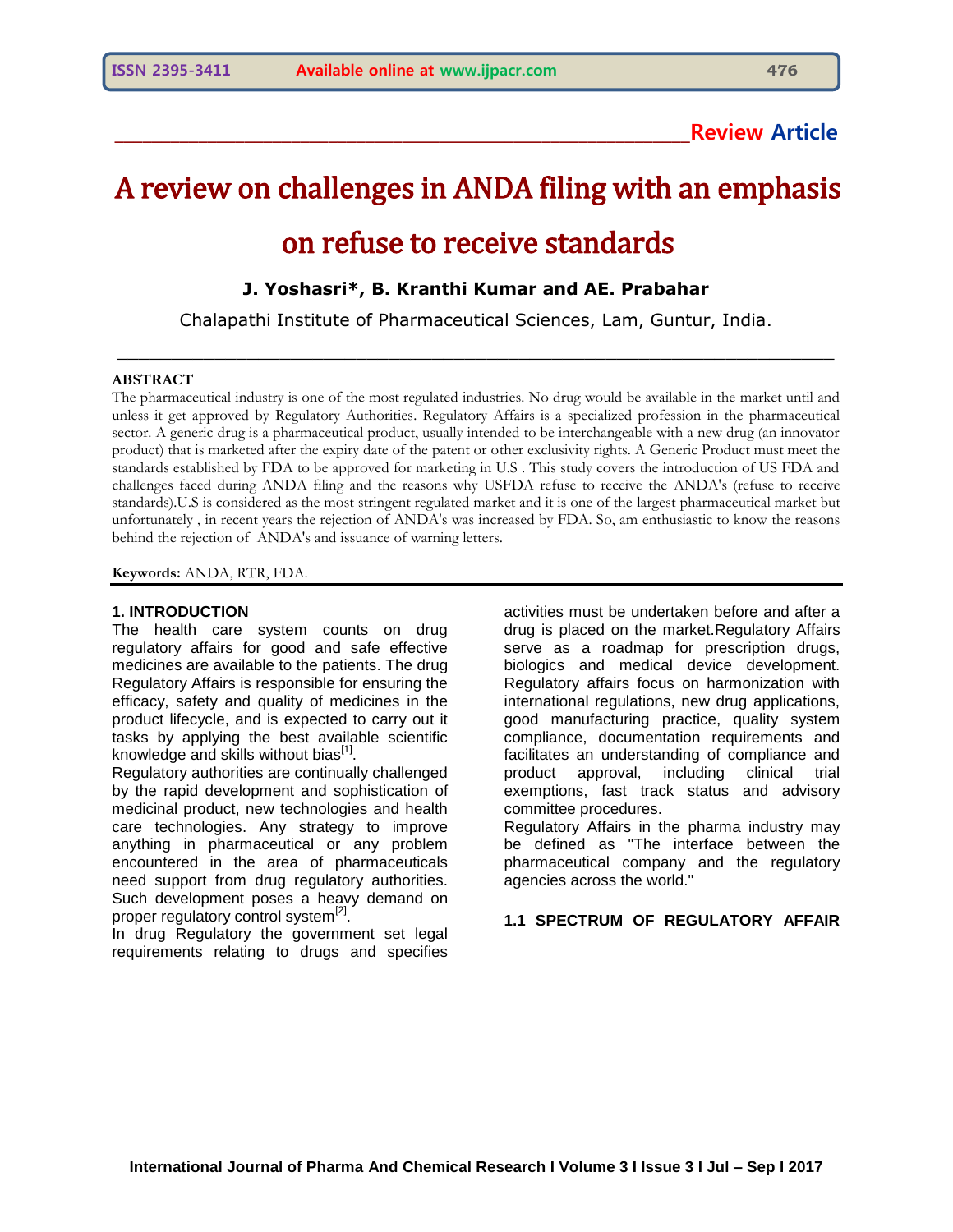



# **1.2 RESPONSIBILITIES OF REGULATORY AFFAIR PROFESSIONAL[3]**

Regulatory affair (medical affairs) professionals (aka regulatory professionals) usually have responsibility for the following general areas:

- Ensuring that their companies comply with all of the regulations and laws pertaining to their business.
- working with federal, state and local regulatory agencies and personnel on specific issues effecting their business .i.e. working with such agencies as the Food And Drug Administration or European Medicines Agency (pharmaceuticals and medical devices): The department of energy and : or the securities and exchange commission (banking)
- Advising their companies on the regulatory aspects and climate that would affect proposed activities. Describing the regulatory climate around issues such as promotion of prescription drugs.

#### **1.3 MAJOR REGULATORY AGENCIES WORLD WIDE**

• Every country has its own regulatory authority, which is responsible to enforce the rules and regulations and issue of guideline for drug development, licensing, registration, manufacturing, marketing and labeling of pharmaceutical products.

| Country       | <b>Name of Regulatory Authority</b>                                   |
|---------------|-----------------------------------------------------------------------|
| <b>USA</b>    | Food and Drug Administration (FDA)                                    |
| UK            | Medicines and Healthcare Products Regulatory Agency (MHRA)            |
| Australia     | Therapeutic Goods Administration (TGA)                                |
| India         | Central Drug Standard Control Organization (CDSCO)                    |
| Canada        | Health Canada                                                         |
| Europe        | European Medicines Agency (EMEA)                                      |
| Sweden        | Medical Products Agency (MPA)                                         |
| Italy         | Italian Pharmaceutical Agency                                         |
| Nigeria       | National Agency for Food and Drug Administration and Control (NAFDAC) |
| Singapore     | Centre for Pharmaceutical Administration Health Sciences Authority    |
| Japan         | Ministry of Health, Labor & Welfare(MHLW)                             |
| <b>Brazil</b> | Agencia National de Vigiloncia Sanitaria (ANVISA)                     |
| Sweden        | Medical Products Agency (MPA)                                         |
| Thailand      | Ministry of Public Health                                             |
| China         | State Food and Drug Administration                                    |
| Germany       | Federal Institute for Drugs and Medical Devices                       |
| Malaysia      | National Pharmaceutical Control Bureau, Ministry of Health            |
| South Africa  | <b>Medicines Control Council</b>                                      |
| Sri Lanka     | SPC, Ministry of Health                                               |

# **Table 1: MAJOR REGULATORY AGENCIES WORLD WIDE**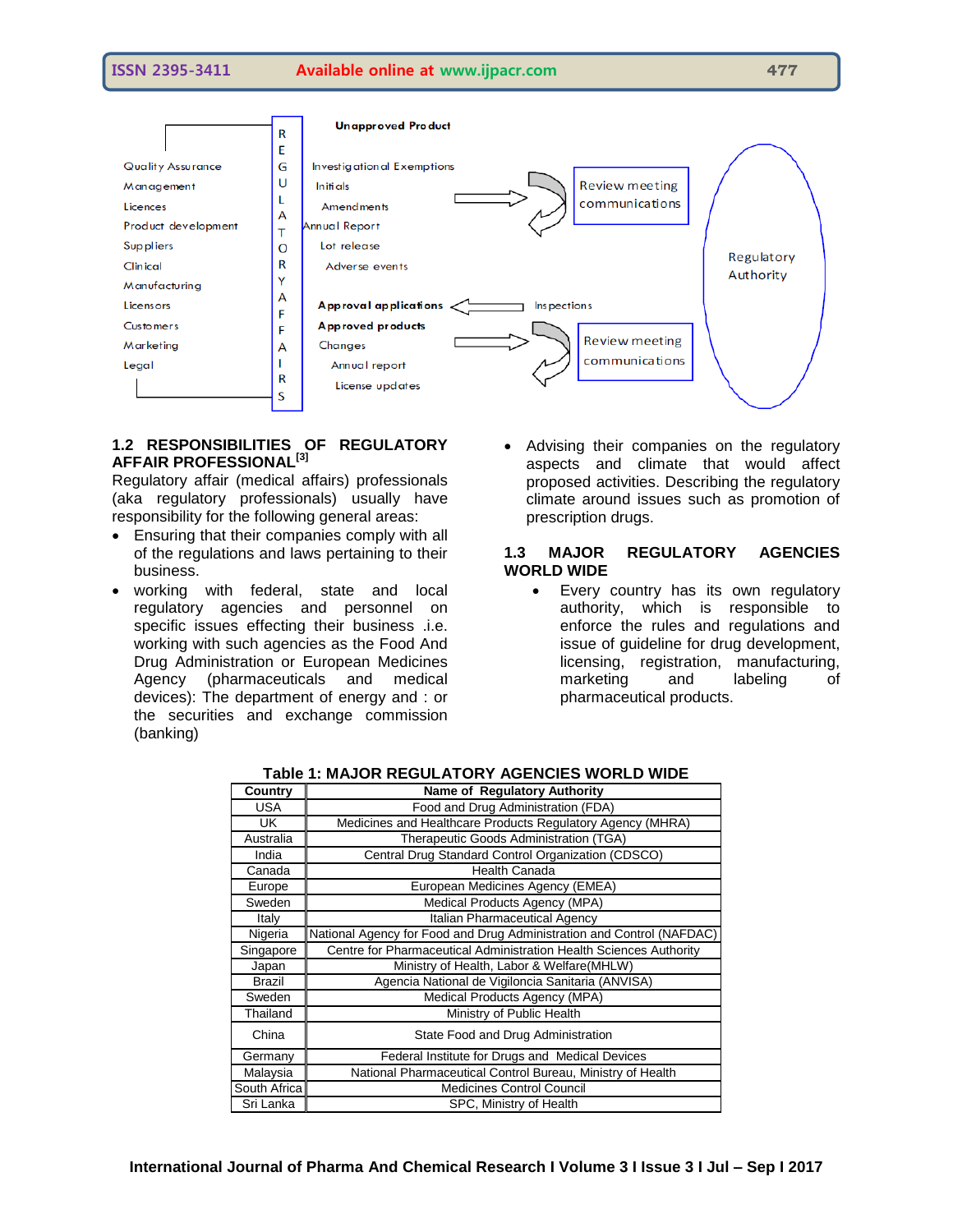In the field pharmaceutical industry the process of drug development is mainly two ways, which are

- 1) New drug (innovation) development
- 2) Generic drugs development

New drug development process takes about 10 to 15 years and investment for development process also very huge amount.

But generic drug development takes around 2 to 3 years as compared to new drug development.

# **1.4 DRUG DEVELOPMENT[4]**



# Testing Bioequivalence Pharmaovigilane

**Generic Drugs** 

Chemistry

Manufacturing

Controls

#### **1.5 INTRODUCTION TO USFDA**

The Food and Drug Administration (FDA or USFDA) is an agency of the United States department of Health and Human Services one of the United States federal executive departments. The USFDA is considered as the most stringent standards in approving the drug products into the market.

**Regulatory frame work at the Food & Drug Administration, United States**

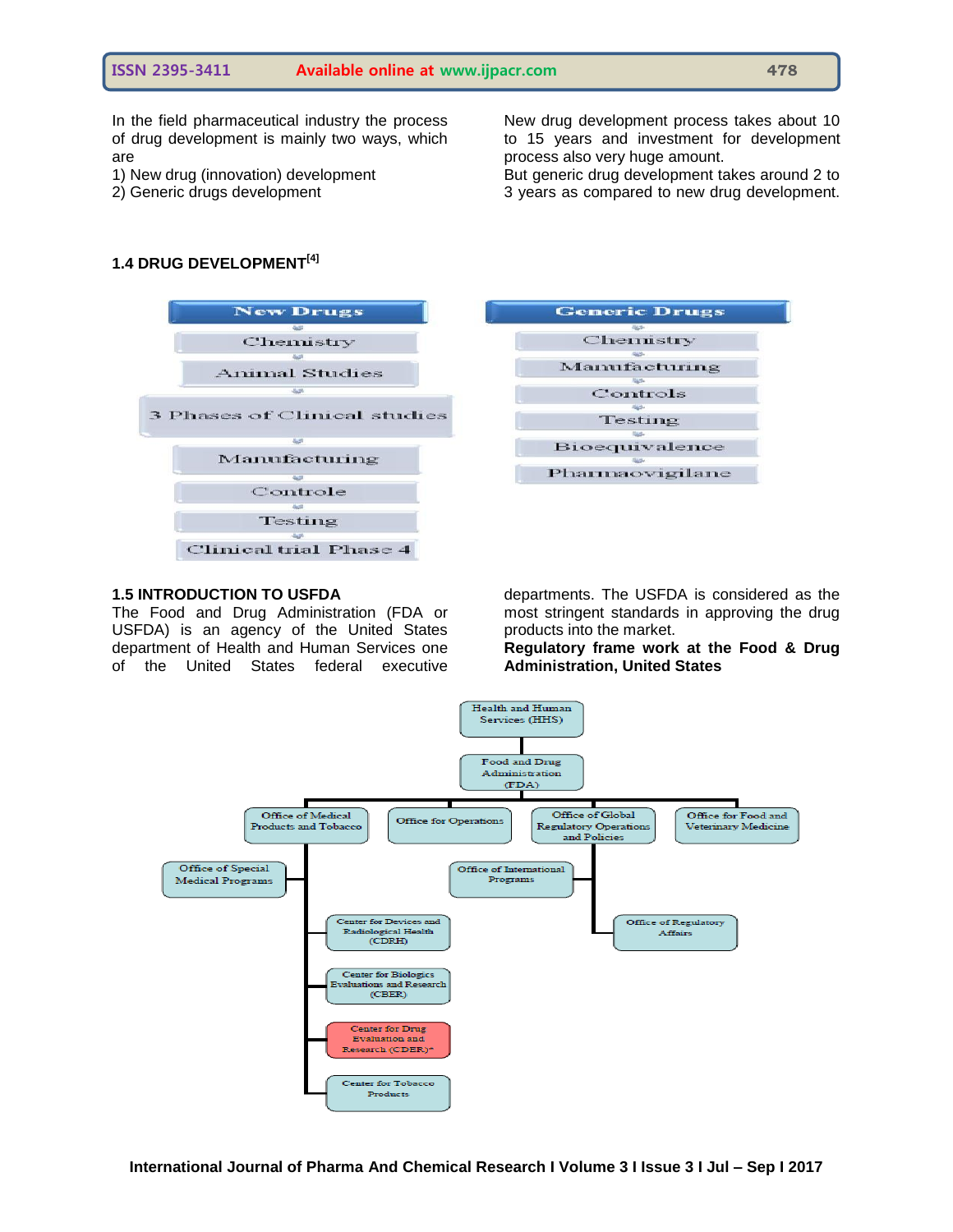#### **2.ANDA**

#### **What is ANDA?**

An Abbreviated New Drug Application (ANDA) contains data which when submitted to FDA's Center for Drug Evaluation and Research, Office of Generic Drugs, provides for the review and ultimate approval of a generic drug product. Once approved, an applicant may manufacture and market the generic drug product to provide a safe, effective, low cost alternative to the application that contains information to show that the proposed product is identical in active ingredient, dosage form, strength, route of administration, labeling, quality, performance characteristics and intended use, among other things to a previously approved application (the reference listed drug (RLD)

#### **2.1 Scenario of Pharmaceutical Industry in U.S before & after 1984**

Before 1984 a new brand name drug generally enters the market with many years of patent protection at that time manufacturer enjoys monopoly status. There is no generic available that can be substituted for the brand name drug. In 1984 the pharmaceutical field for generics drugs altered substantially. this was the year when the bill, now known as the HATCH WAXMAN ACT which is also known as" The Drug Price Competition and Patent Term Restoration Act " proposed by senators Orrin Hatch and Henry A. waxman was approved, making it easier for generic drugs to enter the market.

The Hatch Waxman act (The Drug Price Competition Act and Patent Term Restoration Act) brought the following changes.

Reducing the cost associated with approval of generic drug. allowing early experimental use. compensating the branded drug manufacturers for the time lost from the patent term because of the regulatory approval formality. motivating the generic drug manufacturers "HWA strives to strikes a balance between the interests of branded drug manufacturers, generic drug manufacturers and the consumers.

- $\checkmark$  generic drugs no longer need to prone their safety and efficacy. under the act, generic drug manufacturers need only submit an Abbreviated New Drug Application (ANDA) to prove their products bioequivalence to the original branded drug.
- $\checkmark$  generic drugs are granted a 180 day period of exclusivity. Either the first drug

to file an ANDA, or the first group of drugs, is granted this period.

- manufacturers filing ANDAs can only do so for drugs that have not been patented.
- $\checkmark$  ANDAs can only be filed when a branded drug patent has expired
- $\checkmark$  generic drugs cannot go on to the market until the branded patent has expired
- $\checkmark$  branded drug patents must not have been infringed or proven invalid. (if a patent is shown to be invalid, the FDA must wait 30 months until it approves a generic.)
- $\checkmark$  Because branded drugs loose so much of their revenue when generic drugs are introduced, the act provided them with patent extensions options, which now average about three years.

creation of section 505(j) established the ANDA approval process. the timing of an ANDA approval depends on patent protections for the innovator drug. NDA must include any patent that claims the "drug" or " method" of using the drug for which a claim of patent infringement could reasonably be asserted. on approval of NDA, FDA publishes patent information for drug in ORANGE BOOK ("Approved Drug Products with Therapeutic Equivalence Evaluations")

When a generic manufacturer files an ANDA to the FDA , it must make one of four possible certifications (under section 505(j)(2)(A)(vii)) for each patent listed in the orange book for the brand name version of the drug . those four certifications are as follows:

*Paragraph I certification* : for the launch of generic drug is made when the innovator has not made the required information in the orange book .

*Paragraph II certification :* is made when the relevant patent has expired.

*paragraph III certification :* where there is patent but the applicant certifies that the generic version will come to market only after expiry of patent term .

*Paragraph IV certification :* There is a patent on the brand name drug, but it is invalid or will not be infringed by the generic.

*Paragraph I & II Litigations:* 

An ANDA certified under paragraph I or II is approved immediately after meeting all applicable regulatory & scientific (efficacy, safety & bioequivalence requirements) *Paragraph III:*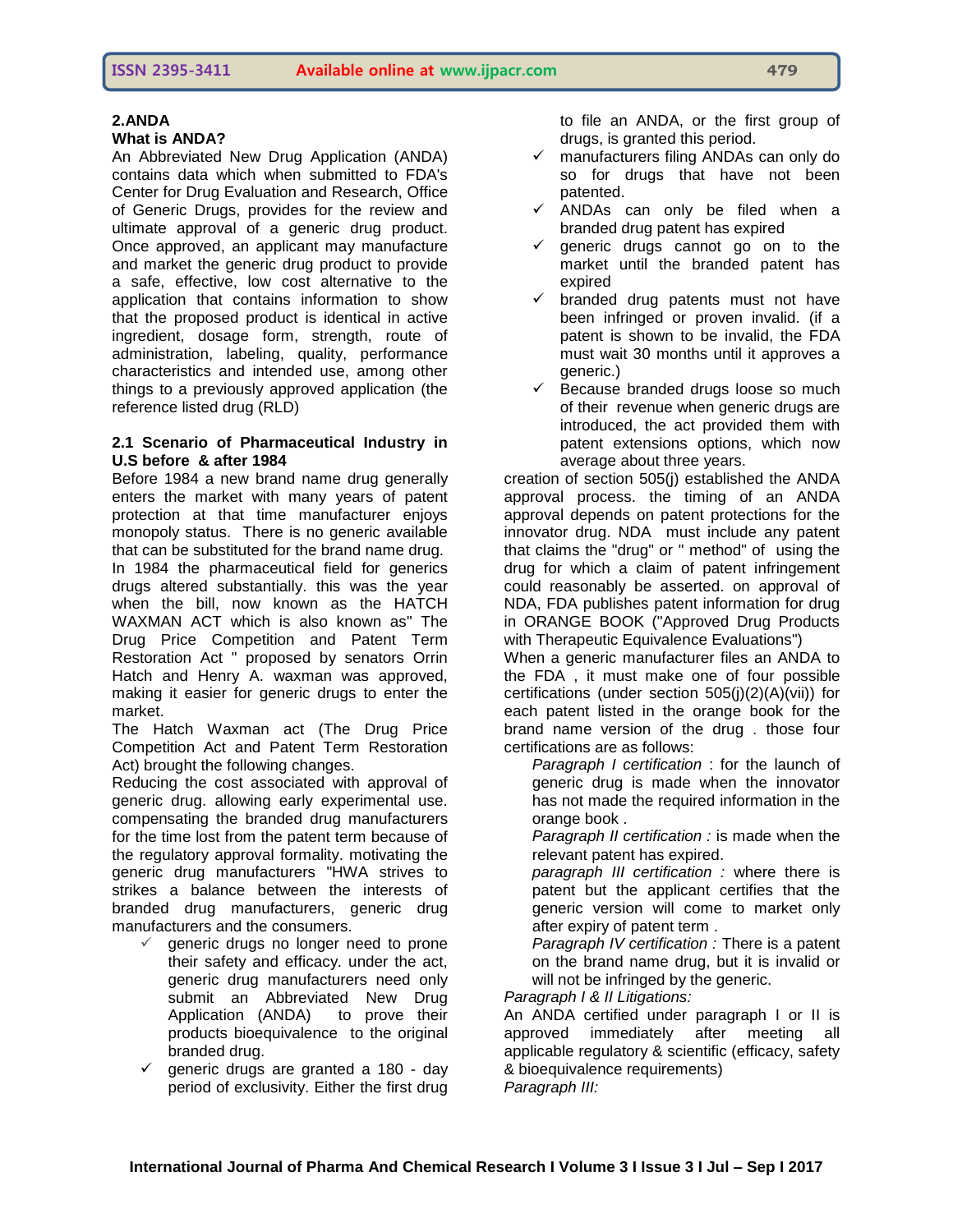- $\triangleright$  At the time of filing, the product is still under patent protection but about to come off patent.
- $\triangleright$  The company wants to get ANDA approved in advance and keep the product ready for market on the day of patent term expires.
- $\triangleright$  The risk is that the innovator may get patent addition or exclusivity in the intervening time.
- $\triangleright$  For example, in one case, the brand name manufacturer claimed a patent on a method of use of metabolite produced by the administration of the drug
- $\triangleright$  The patent was for the combination of the chemical compound in the drug and stomach acid, when the drug was ingested.
- $\triangleright$  This patent was listed on the day the existing patents on the drug were due to expire.

As a result, the FDA could not approve the marketing of a generic that the manufacturer had already loaded on trucks for shipment. *Paragraph- IV Litigation[9]:*

- $\triangleright$  The real gambling in generic market is ANDA with paragraph IV certification
- $\triangleright$  Para IV filing means the generic company is challenging the patent claim of innovator
- $\triangleright$  Here the ANDA is filed with the intension to market the product while the product is still under one or more patent protection
- $\triangleright$  Since the ANDA applicant feels that his product is not infringing the patent or the patent is invalid
- $\triangleright$  Once the ANDA with para IV certification is filed the real legal battle starts.
- $\triangleright$  Legal battle may result in huge profit or huge loss to the ANDA applicant
- $\triangleright$  Once the ANDA with para IV certification is filed the same has to be notified to the patent holder by the applicant
- $\triangleright$  The notice should include a detailed statement of the factual and legal basis for the ANDA applicant's opinion that the patent is not valid or will not be infringed
- $\triangleright$  If patent owner desires to files patent infringement suit against the ANDA applicant it has to do so within 45 days of the receipt of notice.
- $\triangleright$  FDA cannot give final approval to the ANDA for 30 months unless the court reaches a decision earlier in the patent infringement case.
- $\triangleright$  After 30 months the FDA may review the ANDA and give approval
- $\triangleright$  The first ANDA containing a paragraph IV certification is eligible for a 180-day period of exclusively .
- $\triangleright$  This 180 days begins either from the date it starts commercial marketing, or from the date of a court decision finding the patent invalid, unenforceable or not infringed, whichever is first.
- $\triangleright$  During this 180 days ANDA holder and the innovator only will be in the market and no other ANDA will be approved
- $\triangleright$  If there is no court decision and the first applicant does not begin commercial marketing of the generic drug, there may be indefinite delay in the beginning of the first applicant's 180-day exclusivity period.After the 180 days period, if the court ruling is in favour of patent holder the ANDA applicant has to pay a huge compensation decided by the court.

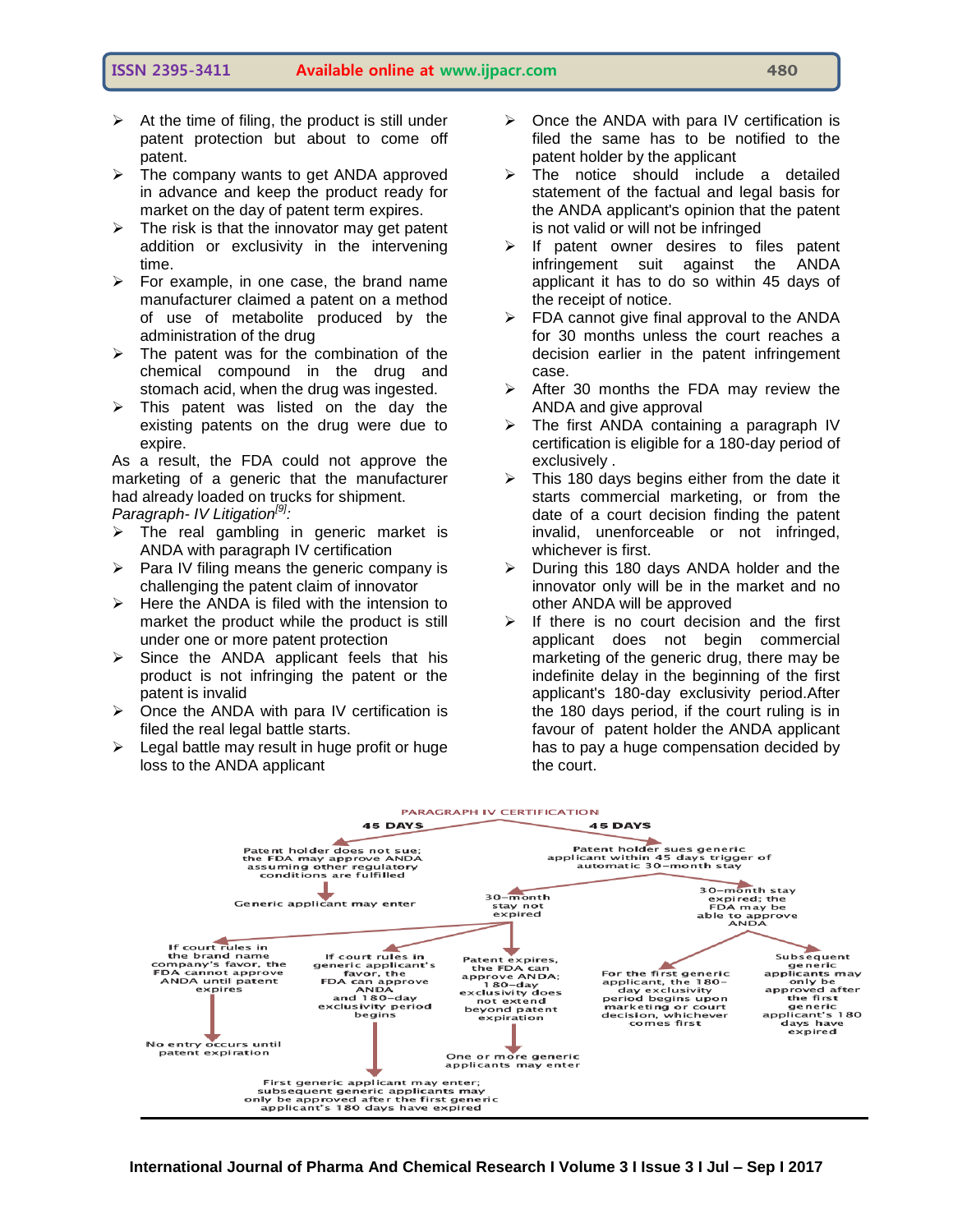# **SOME PERILS**

- The companies resorting to a Para IV filing must have the financial muscle and strong technical team to face the onslaught of litigation.
- In spite of the interest in this field, Para IV filings are risky, due to high litigation expenses.
- There is also the uncertainty of legal outcome. However, on winning a litigation, the costs are covered in the six months, which makes generic companies enthusiastic of the option.
- "Litigations on a single Para IV filing can cost the company about \$20 million.
- However, a successful Para IV filing gives the generic drug company exclusive marketing rights for 180 days and it can reap huge profits during the period."
- There are many first-to-file on the same day in some cases

# **WHY PARA IV IS POPULAR ?**

- Highly lucrative if properly proceeded
- More than 50% of the case got judgment in favor of generic
- Many frivolous patents giving loopholes to challenge

#### **REQUIREMENTS FOR SUCCESSFUL PARA - IV**

- $\odot$  Strong technical expertise to understand the technical intricacies of the patents
- Expertise in IPR to decide how to challenge the patents

 Strong financial background to meet the litigation cost

#### **2.2.Submission Of ANDA application in eCTD format**

 Another major challenge for ANDA filing is it should be formatted according to the eCTD format and it should be submitted electronically.Electronic Common Technical Document - common format for Quality, safety and efficacy information .

- **Electronic submission** give more accountability and ease decision making process.
- eCTD is a superior technology.
- Establish a single application format for all applications.
- Avoids expensive internal processes and systems for receiving and archiving applications
- FDA stated effective Jan 1, 2008 all electronic submissions in eCTD format.
- FDA still prefers FTF"s in CD and not in electronic gateway submission litigation issues.
- USFDA"s electronic gateway constantly update their database and linkages – with constant contact with applicants .
- eCTD is an interface for industry to agency transfer of regulatory information composed of:
	- $\times$  XML backbone
	- $\checkmark$  Modules
	- $\checkmark$  Granul
- folder or tree structure.
- XML backbone file is Table of Contents .
- Additional "util" information (Document type definition rule book for tags and attributes)
- Regional information and files.

#### **Preparing documents**

Templates should be used where possible Documents to be:

- $\triangleright$  technically correct
- $\triangleright$  have the right granularity
- $\triangleright$  conform to external regulations/guidelines
- $\triangleright$  consistent with internal standards and styles – naming conventions, etc.
- $\triangleright$  'intelligent' PDF files

# **MODULES in eCTD format**

- Module 1 : Administrative
- Module 2 : Summaries
- Module 3 : Quality (CMC)
- Module 4 : Non clinical study reports

#### **GRANULARITY**

- $\triangleright$  Defines how the completed document is broken down, tagged and stored for reuse
- $\triangleright$  Determines smallest piece of information that is reusable
- $\triangleright$  Changing granularity during lifecycle is difficult, therefore must be planned at the beginning.
- > FDA Guidance-Each document should be provided as a separate file. A file converted to special PDF format enabling links and bookmarks to be applied, and hence is searchable.

# **eCTD submission checklist**

eCTD Software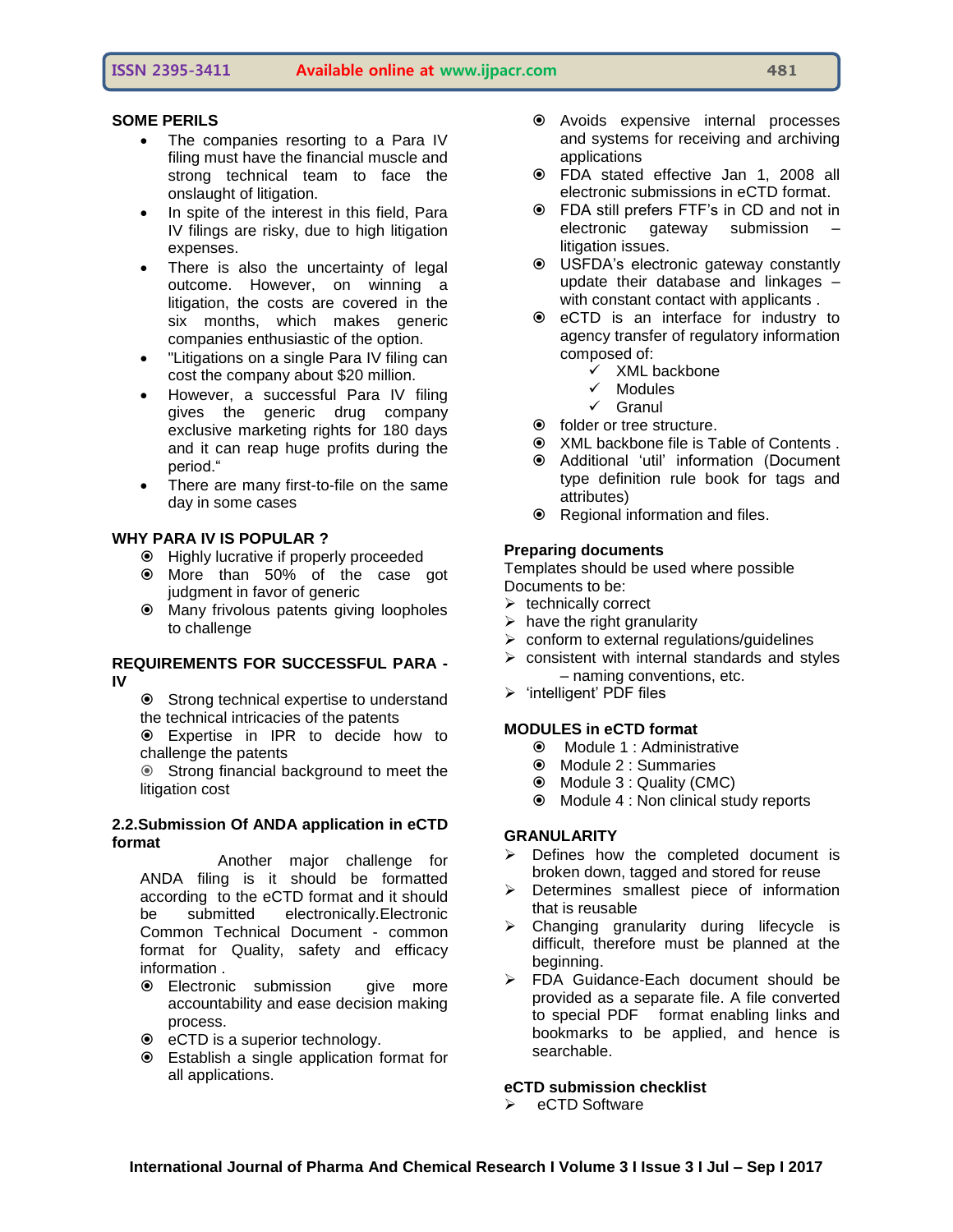- $\triangleright$  Software training and support from the supplier
- $\geq$  Compiling and eCTD<br> $\geq$  eCTD hyper linking
- eCTD hyper linking
- QC of eCTD
- Submit eCTD on CD/DVD or Use electronic gateway

#### **TEST SUBMISSON**

- $\checkmark$  Submit a Pilot/Test Submission to the Agency
- $\checkmark$  Request for an Pre-Assigned eCTD number
- $\checkmark$  File by electronic submission gateway or Mail
- $\checkmark$  Send an e.mail to esub@fda.hhs.gov
- $\checkmark$  Ask for sample eCTD submission
- $\checkmark$  Submit a sample submission
- $\checkmark$  Agency checks the sample submission
- $\checkmark$  Resolve technical issues
- $\checkmark$  Resubmit sample submission
- $\checkmark$  Get Secure e.mail
- $\checkmark$  Pre-assigned eCTD number expires in 60 days
- $\checkmark$  Read and follow information o[nhttp://www.fda.gov/cder/ogd/#enuber](http://www.fda.gov/cder/ogd/#enuber)
- Create a Gateway Test Account : esgprep@fda.gov
- $\checkmark$  Send Test/Pilot Submission
- $\checkmark$  FDA ESG Validates
- $\checkmark$  Create Actual Production Account
- $\checkmark$  Submit eCTD

#### **REGULATORS CONCERN**

- $\triangleright$  Ability to process without error in review system
- $\triangleright$  Is the submission content readily available
- $\triangleright$  Security/Accountability
- $\triangleright$  Consistently good application across agencies
- $\triangleright$  Review experience

The ANDA should be formatted according to the eCTD format and it should be submitted electronically and FDA will refuse to receive an ANDA that is submitted as a single, continuous, unbookmarked PDF file. These are the major challenges in filing an ANDA application to the USFDA.

The US Food and Drug Administration (FDA) has released two new guidance documents intended to clarify for generic drug makers the criteria by which the agency determines which applications it will "refuse to receive" due to deficiencies in an Abbreviated New Drug Application (ANDA) filing**.** 

#### **2.3.ANDA Submissions - Refuse - to - Receive Standards**

The Reasons Why FDA Refuses An ANDA Application

- $\triangleright$  The submission of an ANDA, as with most applications submitted to FDA, involves two stages: the submission of the application to FDA, and FDA agreeing to file the application with its review team.
- Each stage has its own set of submission criteria, which are meant to weed out deficient applications which would otherwise cause an application not to obtain approval.
- $\triangleright$  For example, if FDA notices that an application is missing an entire section, the agency might refuse to accept it. Similarly, if a section is complete but is missing key information, FDA might similarly refuse to accept an application.
- $\triangleright$  This presentation will address Refuse to Receive standards when Submitting ANDAs and Prior approval supplements (PASs) and highlights deficiencies that may cause FDA to refuse-to-receive an ANDA.
- $\triangleright$  A refuse-to-receive decision indicates that FDA determined that an ANDA is not sufficiently complete to permit a substantive review.
- **►** Generic Drug User Fee Amendments of 2012 requires enhanced refusal to receive standards for ANDA.
- $\triangleright$  Practice of submitting an ANDA that is not sufficiently complete to permit a substantive review and then repairing it in the course of an extended review period needs several cycles of FDA response.
- > FDA evaluates each submitted ANDA individually to determine whether the ANDA can be received.
- $\triangleright$  The receipt of an ANDA means that FDA made a threshold determination that the ANDA is sufficiently complete to permit a substantive review. FDA may in certain cases and will in others, refuseto-receive an ANDA. (21 CFR 314.101 )
- $\triangleright$  Generally, FDA will not receive an ANDA unless it contains the information required section 505(j) of the FDC act and as specified in more detail in 21 CFR 314.50 21 CFR 314.94
	- 21 CFR 320.21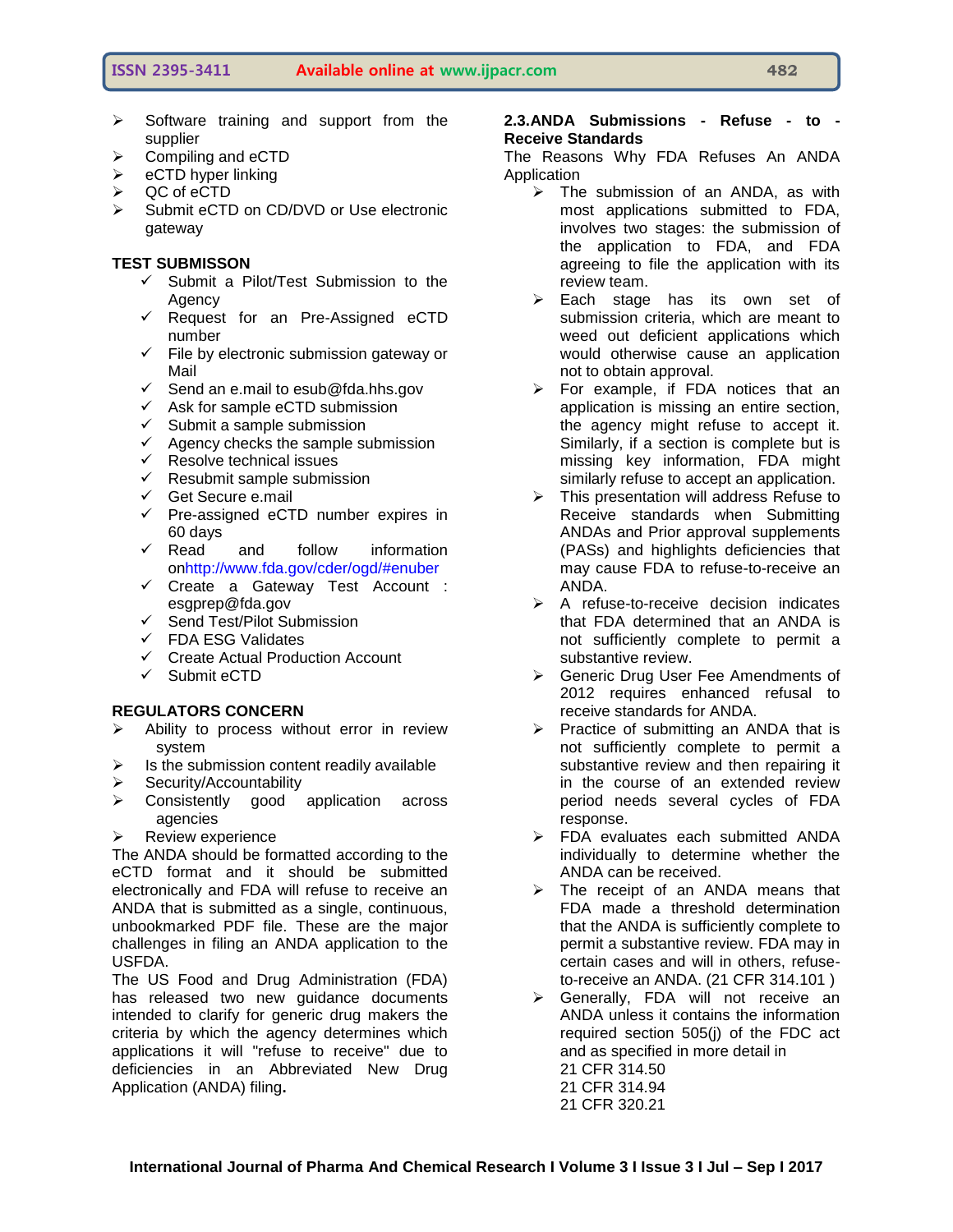21 CFR 320.22

- $\triangleright$  Recent data underscore the need for improvement in the quality of original ANDA submissions.
- $\triangleright$  Between 2009 and 2012 FDA refused to receive 497 ANDAs 12% in 2009 18% in 2010 5.5% in 2011
	- 9.4% in 2012
- > FDA refuse- to- receive ANDA'S were serious bioequivalence and chemistry deficiencies , format or organizational flaws ,clinical deficiencies ,Inadequate microbiology (sterility assurance) information and Incorrect reference listed drug (RLD) was cited as the basis of submission.
- $\triangleright$  FDA 's filing review

#### **FDA will determine any major or minor deficiencies**

- Major deficiency
	- $\checkmark$  One that cannot be easily remedied .
	- $\checkmark$  Certain deficiencies found in 21 CFR 314.101(d) or 21 CFR 314.101(e) .
	- $\checkmark$  Will not permit a substantive review under 21 CFR 314.101(b)(1).then FDA will refuse - to- receive the ANDA .
- $\odot$  Minor deficiency
- one that can be easily remedied

FDA will allow the applicant a prescribed time period to provide a response to such deficiencies.

- $\triangleright$  If an ANDA contains ten or more minor deficiencies or one or more major deficiencies. Then FDA will consider such an application not sufficiently complete to permit a substantive review under 21 CFR 314.101(b) (1).
- $\triangleright$  FDA will notify the applicant that FDA considers the ANDA not to have been ''received''.
- $\triangleright$  applicant can submit additional materials to correct the deficiencies
- $\triangleright$  Amended ANDA will consider the new ANDA
- $\triangleright$  date of receipt will be the date the amendment to the ANDA is received
- $\triangleright$  applicant will require to pay the new GDUFA fee
- $\triangleright$  if an ANDA contains fewer than ten minor deficiencies
- FDA will notify the applicant of the deficiencies usually by phone, e-mail, or fax
- Applicant can satisfactorily amend the ANDA within 7 calendar days
- If FDA receives the application as amended, the application will be considered received as of the date on which it was first submitted to FDA.
- If within 7 calendar days the requested information is not received, FDA will refuse to receive the ANDA.
- $\triangleright$  There may be circumstances, however, under which an exception to or a waiver of, a regulatory requirement may be granted.
- $\triangleright$  FDA will consider the merits of such circumstances on a case- by -case basis

#### **2.3.1.Major reasons for ANDA rejection by USFDA**

- ❖ Form 356h
- Organization /Format
- ❖ Non- Payment Of GDUFA Obligations
- Lack Of Designated U.S Agent For A Foreign **Applicant**
- Failure To Provide Environmental Assessment (Ea) Or Claim Of Categorical Exclusion
- Citing A Pending Suitability Petition As A Basis Of Submission
- ❖ Reviews For API
- \* Chemistry, Manufacturing, And Control, **Deficiencies**

A)Inactive ingredients

 a) Inactive ingredients exceeding the Inactive Ingredient Database

(IID) limit

 b) Changes to Non- Exception inactive ingredients in Parentral,

ophthalmic and Otic products.

- c) Elemental iron impurities
- B) Inadequate Stability

 1) Number of Batches And Length Of Studies

- 2) Container Closer system
- C) Packaging Amount Considerations
- D) Batch Records

 E) Method Validation / Verification **Reports** 

F) Special Consideration for Transdermal Patches

1) Matrix Systems

2) Reservoir systems

G) Scoring and Conditions Use

 1) Functional Scoring Configurations That Are Inconsistent with the RLD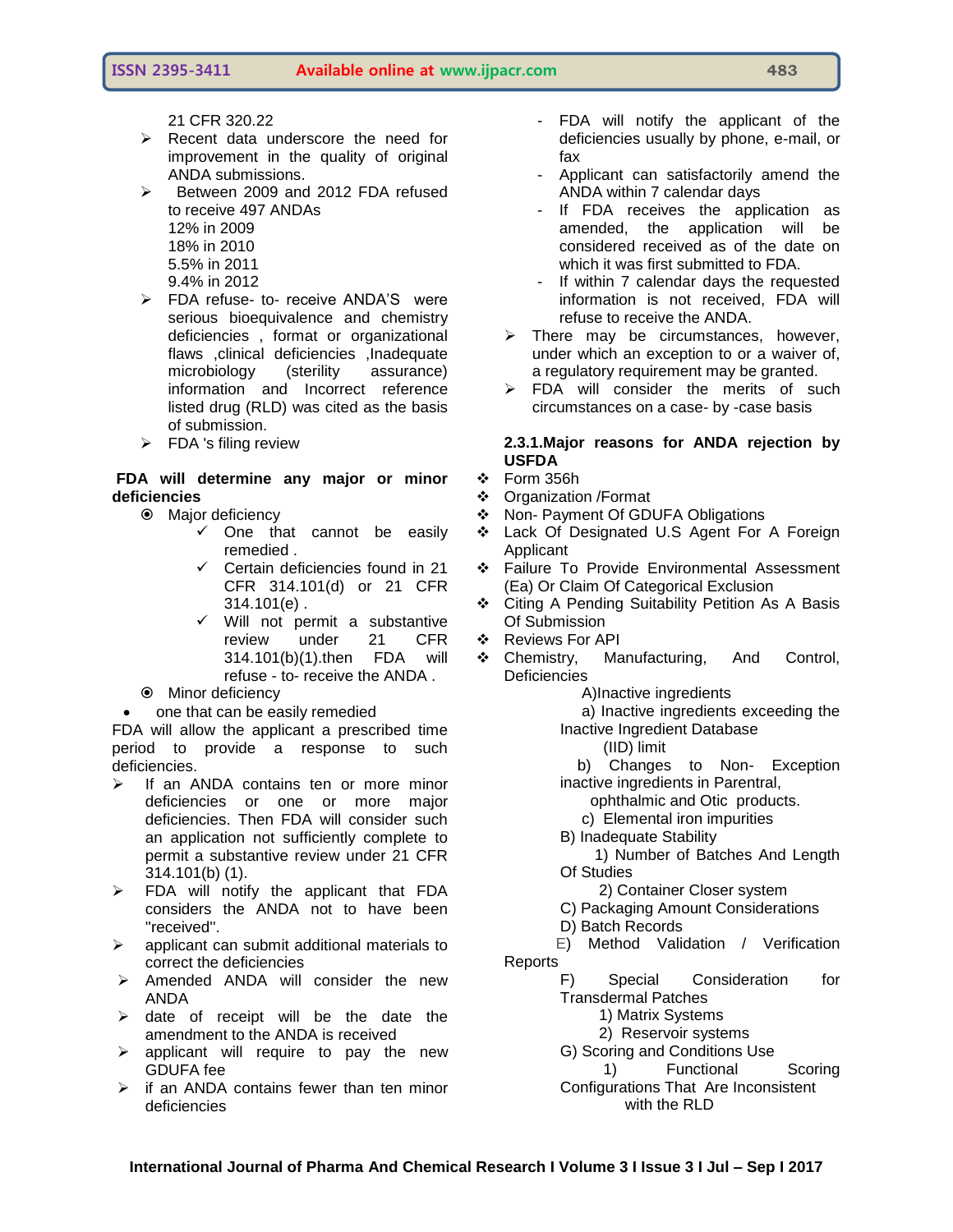2) Fill Volumes For Parentral Drug Products That Differ From

The RLD

 3) Differences In Packaging And /Or Labeling That May be

 associated with the safe / effective use of the drug product

H) Microbiology Considerations

 1) Bioequivalence and Clinical **Deficiencies** 

- 2) Failed In vivo BE Studies
- 3) Alternate BE Studies<br>4) 01/02

 4) Q1/Q2 Sameness Requirement For Consideration of an invivo BE study wavier

 5) Inadequate Dissolution Data (In vitro Studies)

 6) Miscellaneous Factors Study Information BE Table

7) Missing Case Report forms

I)Dispute of a Refuse to Receive Decision

- $\checkmark$  If an applicant disagrees with or wishes to discuss a refuse-toreceive decision.
- $\checkmark$  The applicant should present its concerns first to the contact person named in the refuse-toreceive letter.
- $\checkmark$  If this does not resolve the matter, a teleconference can be scheduled with the applicant, the contact person, a supervisory consumer safety officer, and if needed, the appropriate division director.
- $\checkmark$  If the matter still remains unresolved, the applicant can use the dispute resolution procedure; (see 21 CFR 314.103 and guidance for industry Formal Dispute Resolution: Appeals above the Division Level

# **2.3.2.JUSTIFYING IMPURITY LIMITS IN DRUG SUBSTANCES AND PRODUCTS**

All ANDAs must contain a description of the composition, manufacture and specification of the drug substance and the drug product (21 CFR 314.94(a)(9) and 314.50(d)(1)).

Applicants are required to submit a full description of the drug substance including, but not limited to: its method of synthesis (or isolation) and purification of the drug substance; the process controls used during manufacture

and packaging; and the specifications necessary to ensure the identity, strength, quality, and purity of the drug substance  $(S314.50(d)(1)(i)).$ 

Applicants are also required to submit a list of all components used in the manufacture of the drug product (regardless of whether they appear in the drug product) and a statement of the specifications for each component and the specifications necessary to ensure the identity, strength, quality, purity, potency, and bioavailability of the drug product  $(S314.50(d)(1)(ii)(a))$ . To ensure purity, applicants should propose and justify appropriate limits of the impurities in their drug substances and drug products.

#### **Refusal to receive for lack of impurities information**

FDA may refuse to receive an ANDA that is not sufficiently complete because it does not on its face contain information required under §314.50, which includes a demonstration of the purity of the drug substance and drug product and information on impurities and residues (§314.101(d)(3))

FDA may refuse to receive an ANDA for:

- 1) failing to provide adequate justification for proposed limits in drug substances and drug products for specified identified impurities that are above qualification thresholds;
- 2) failing to provide adequate justification for proposed limits for specified impurities that are above identification thresholds.

#### **Providing proper justification for impurity limits**

If a generic product contains specified identified impurities that exceed the qualification thresholds or specified unidentified impurities that exceed identification thresholds, the ANDA should propose impurity limits and including supporting data to demonstrate that:

- 1) the observed impurity levels and proposed impurity limits do not exceed the level observed in the reference listed drug product;
- 2) the impurity is a significant metabolite of the drug substance;
- 3) the observed impurity levels and proposed impurity limits are adequately justified by the scientific literature; or the level do not exceed that has been evaluated in toxicity studies